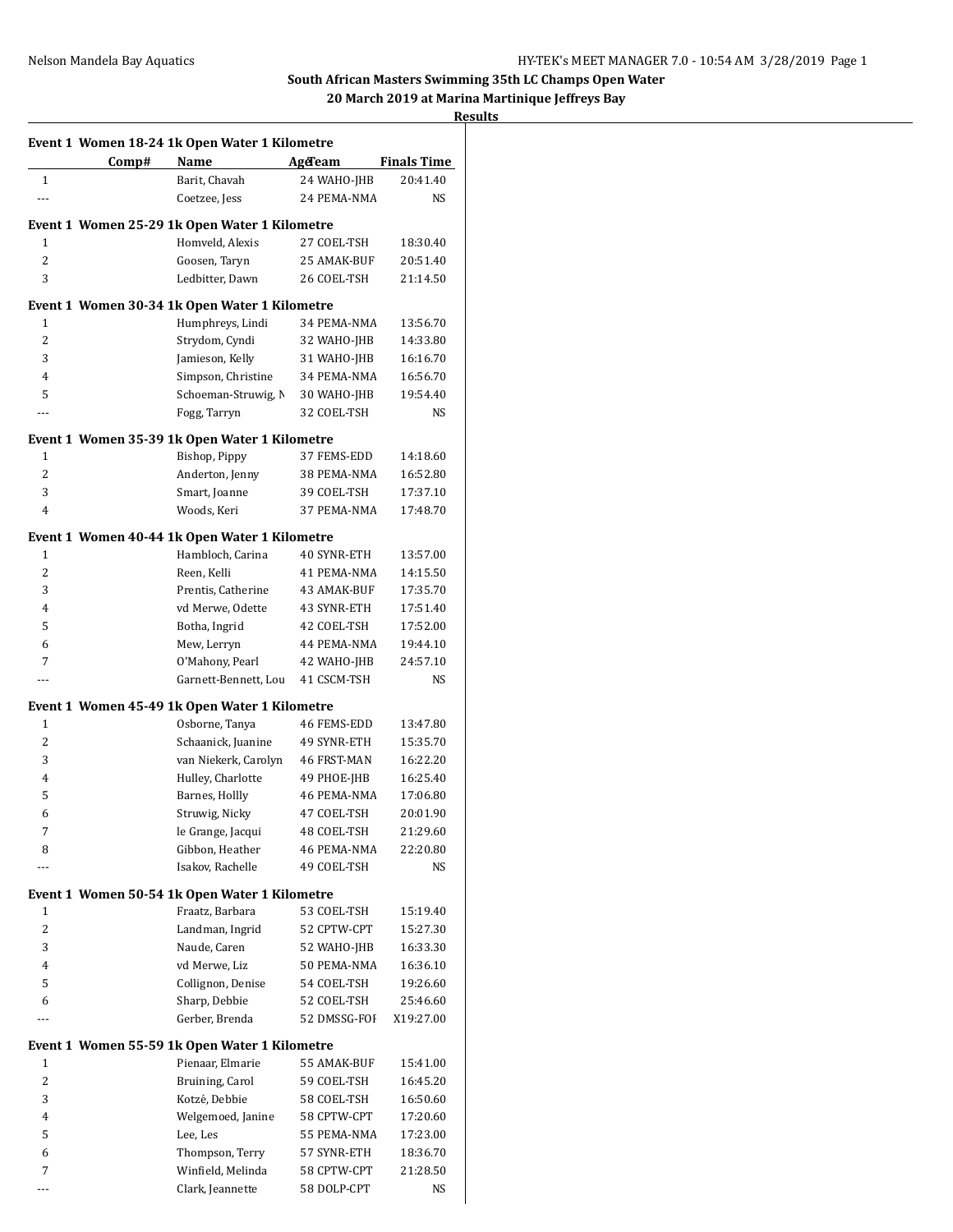#### **South African Masters Swimming 35th LC Champs Open Water 20 March 2019 at Marina Martinique Jeffreys Bay Results**

|                | Ritter, Anja                                  | 55 SGSTM-FOF | XNS      |
|----------------|-----------------------------------------------|--------------|----------|
|                | Event 1 Women 60-64 1k Open Water 1 Kilometre |              |          |
| 1              | Reen, Pat                                     | 62 PEMA-NMA  | 16:19.00 |
| 2              | Lion-Cachet, Amelia                           | 64 FRST-MAN  | 17:06.00 |
| 3              | Brimble, Mairi                                | 64 DOLP-CPT  | 17:18.90 |
| 4              | Alder, Elaine                                 | 62 WAHO-JHB  | 17:52.40 |
| 5              | Black, Jill                                   | 62 FEMS-EDD  | 18:33.50 |
| 6              | Louw, Niki                                    | 64 WINE-CPT  | 18:40.60 |
| 7              | Matley, Terry                                 | 62 DOLP-CPT  | 20:25.30 |
| 8              | Goldstein, Heather                            | 63 SYNR-ETH  | 20:46.40 |
| 9              | Robinson, Sue                                 | 62 SYNR-ETH  | 21:01.80 |
| 10             | vd Berg, Elsje                                | 63 COEL-TSH  | 21:02.30 |
| 11             | Moller, Hesta                                 | 60 COEL-TSH  | 22:30.70 |
| 12             | Keys, Elmarie                                 | 60 COEL-TSH  | 23:14.80 |
|                | Event 1 Women 65-69 1k Open Water 1 Kilometre |              |          |
| 1              | Harrington, Ren                               | 66 PEMA-NMA  | 17:02.90 |
| $\overline{2}$ | Stojakovic, Dael                              | 67 WATR-JHB  | 18:53.30 |
| 3              | Crawford, Linda                               | 69 PHOE-JHB  | 19:37.00 |
| 4              | Sandri, Angelika                              | 69 COEL-TSH  | 19:56.30 |
| 5              | Griffiths, Bronwen                            | 65 SYNR-ETH  | 24:44.30 |
| 6              | Vorwerk Marren, Ing                           | 68 COEL-TSH  | 25:43.00 |
| 7              | Benjamin, Lynda                               | 68 PEMA-NMA  | 28:21.10 |
| 8              | Nell, Margaret                                | 65 COEL-TSH  | 33:16.20 |
|                | Thompson, Jean                                | 68 WAHO-JHB  | NS       |
| ---            | Loxton, Shani                                 | 69 FRST-MAN  | NS       |
|                |                                               |              |          |
|                | Event 1 Women 70-74 1k Open Water 1 Kilometre |              |          |
| 1              | Shuttleworth, Bev                             | 72 SYNR-ETH  | 18:38.40 |
| 2              | van Niekerk, Antoine                          | 71 FRST-MAN  | 20:37.90 |
| 3              | Ferreira, Mercia                              | 70 WAHO-JHB  | 21:56.30 |
| 4              | Gray, Ann                                     | 71 SYNR-ETH  | 25:09.20 |
|                | Fyfe, Joyce                                   | 72 COEL-TSH  | NS       |
|                | Jones, Anne                                   | 74 PHOE-JHB  | NS       |
|                | Event 1 Women 75-79 1k Open Water 1 Kilometre |              |          |
| 1              | Hulley, Jane                                  | 77 PHOE-JHB  | 20:30.80 |
| 2              | Lordan, Beth                                  | 78 FRST-MAN  | 22:16.50 |
| 3              | Dixon, Judy                                   | 78 FEMS-EDD  | 27:39.90 |
|                | Event 1 Women 80-84 1k Open Water 1 Kilometre |              |          |
|                | Hanson. Ann                                   | 81 COEL-TSH  | NS       |
|                | Event 1 Men 30-34 1k Open Water 1 Kilometre   |              |          |
| 1              | Swartz, Lambert                               | 34 COEL-TSH  | 15:38.20 |
| 2              | Botes, Romeo                                  | 31 WAHO-JHB  | 17:42.90 |
| ---            | Coetzer, Coenraad                             | 32 COEL-TSH  | NS       |
|                |                                               |              |          |
|                | Event 1 Men 35-39 1k Open Water 1 Kilometre   |              |          |
| 1              | Bailes, Murray                                | 37 PEMA-NMA  | 15:56.70 |
| $\overline{c}$ | Aken, Warren                                  | 36 WAHO-JHB  | 16:29.00 |
|                | Event 1 Men 40-44 1k Open Water 1 Kilometre   |              |          |
| 1              | Reen, Brad                                    | 43 PEMA-NMA  | 12:51.60 |
| 2              | Ackerman, Kevin                               | 43 PEMA-NMA  | 15:06.50 |
| 3              | Muller, Jacques                               | 41 PEMA-NMA  | 16:26.10 |
| 4              | Forsythe, Nicholas                            | 42 PEMA-NMA  | 17:57.80 |
| 5              | van Rensburg, Wade                            | 44 PEMA-NMA  | 18:45.80 |
| 6              | Swart, Matthys                                | 43 COEL-TSH  | 19:46.70 |
|                |                                               |              |          |
|                | Event 1 Men 45-49 1k Open Water 1 Kilometre   |              |          |
| 1              | Serfontein, Barry                             | 46 PEMA-NMA  | 14:19.00 |

|                | (Event 1 Men 45-49 1k Open Water 1 Kilometre) |              |            |
|----------------|-----------------------------------------------|--------------|------------|
| 2              | Spenceley, Gordon                             | 48 CPTW-CPT  | 14:27.20   |
| 3              | Pieters, Jacques                              | 46 WAHO-JHB  | 14:39.50   |
| 4              | Searle, Alan                                  | 45 PEMA-NMA  | 14:54.00   |
| 5              | Westgate, Rod                                 | 47 AMAK-BUF  | 15:03.20   |
| 6              | Collins, Stuart                               | 45 WAHO-JHB  | 15:04.40   |
| 7              | Neumann, Andy                                 | 49 COEL-TSH  | 15:48.20   |
| 8              | Whistler, Brian                               | 49 MEGA-EKU  | 16:17.60   |
| 9              | Venter, Henk                                  | 45 FRST-MAN  | 19:01.90   |
| 10             | Muller, Johan                                 | 49 FRST-MAN  | 19:40.00   |
| 11             | Joubert, Charles                              | 46 AQUA-JHB  | 23:22.60   |
|                | Event 1 Men 50-54 1k Open Water 1 Kilometre   |              |            |
| 1              | Lilford, Frank                                | 50 SYNR-ETH  | 13:24.90   |
| 2              | Clark, David                                  | 52 SYNR-ETH  | 14:37.20   |
| 3              | Collins, Tom                                  | 52 WATR-JHB  | 14:46.40   |
| 4              | Morgan, Colin                                 | 53 COEL-TSH  | 15:23.60   |
| 5              | Bromfield, Brendan                            | 53 SYNR-ETH  | 16:12.70   |
| 6              | Townsend, Richard                             | 53 COEL-TSH  | 27:36.60   |
| ---            | Majewski, Ryszard                             | 54 TENER-FOF | X15:22.10  |
|                | Event 1 Men 55-59 1k Open Water 1 Kilometre   |              |            |
| 1              | Schoeman, Danie                               | 58 FRST-MAN  | 17:37.80   |
| $\overline{2}$ | Gordon-Davis, Keith                           | 59 MEGA-EKU  | 17:58.20   |
| 3              | Nel, Andre                                    | 56 MEGA-EKU  | 18:36.30   |
|                | Event 1 Men 60-64 1k Open Water 1 Kilometre   |              |            |
| $\mathbf{1}$   | Fourie, Deon                                  | 61 FEMS-EDD  | 16:56.00   |
| $\overline{2}$ | Kaspers, Harry                                | 61 MEGA-EKU  | 17:54.20   |
| 3              | Gordon-Davis, Colin                           | 64 MEGA-EKU  | 19:59.50   |
|                | Frost, David                                  | 61 WINE-CPT  | <b>NS</b>  |
|                | Event 1 Men 65-69 1k Open Water 1 Kilometre   |              |            |
| $\mathbf{1}$   | Arbuthnot, Dave                               | 66 COEL-TSH  | 16:24.60   |
| $\overline{2}$ | van Niekerk, Johan                            | 66 COEL-TSH  | 17:44.80   |
| 3              | Crutchley, Anthony                            | 69 SYNR-ETH  | 18:18.50   |
| 4              | van Heerden, Carel                            | 69 WATR-JHB  | 20:12.50   |
| 5              | Vile, Danny                                   | 67 MEGA-EKU  | 21:23.20   |
| ---            | Gordon-Davis, Brian                           | 66 MEGA-EKU  | NS         |
|                | Reen, Nick                                    | 65 PEMA-NMA  | NS         |
|                | Event 1 Men 70-74 1k Open Water 1 Kilometre   |              |            |
| 1              | Searle, Francis                               | 70 PEMA-NMA  | 17:04.50   |
| 2              | Mitchell, Tocher                              | 72 WAHO-JHB  | 17:41.60   |
| 3              | Burger, Francois                              | 70 COEL-TSH  | 20:19.70   |
| 4              | Jennings, Ross                                | 74 COEL-TSH  | 22:01.80   |
| 5              | McDonald, Mike                                | 74 FEMS-EDD  | 24:19.70   |
|                | Event 1 Men 75-79 1k Open Water 1 Kilometre   |              |            |
| 1              | Hughes, Jimmy                                 | 76 SYNR-ETH  | 17:30.30   |
| 2              | Myers, Winton                                 | 75 WAHO-JHB  | 20:38.30   |
| 3              | Wallace, Ronald                               | 78 AMAK-BUF  | 25:30.50   |
|                | Event 2 Women 25-29 3k Open Water 3 Kilometre |              |            |
| $\mathbf{1}$   | Coetzer, Dida                                 | 27 COEL-TSH  | 1:11:50.20 |
| $---$          | Scott, Lucy                                   | 25 CPTW-CPT  | NS         |
|                | Event 2 Women 30-34 3k Open Water 3 Kilometre |              |            |
| 1              | Coetzer, Danielle                             | 34 COEL-TSH  | 1:15:39.60 |
| $\overline{a}$ | Henderson, Delwen                             | 31 PEMA-NMA  | NS         |
|                |                                               |              |            |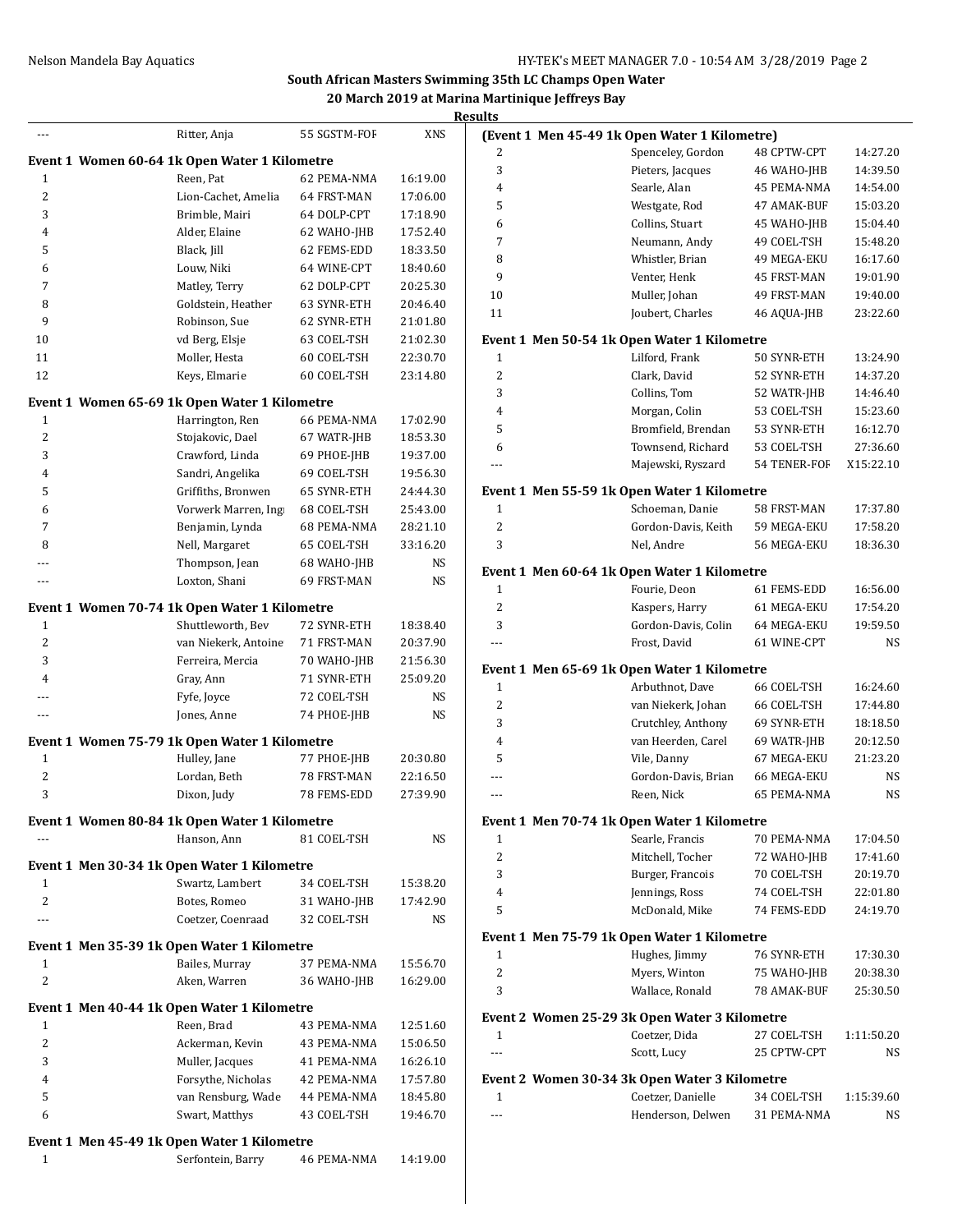#### **South African Masters Swimming 35th LC Champs Open Water 20 March 2019 at Marina Martinique Jeffreys Bay**

**Results**

|                |                                             | Event 2 Women 35-39 3k Open Water 3 Kilometre |                            |                |
|----------------|---------------------------------------------|-----------------------------------------------|----------------------------|----------------|
| 1              |                                             | Saporta, Antonelle                            | 39 PEMA-NMA                | 43:18.00       |
| $\overline{2}$ |                                             | Irving, Done                                  | 39 SYNR-ETH                | 48:57.60       |
| 3              |                                             | Vreenegoor, Joanne                            | 37 COEL-TSH                | 54:20.00       |
|                |                                             | Event 2 Women 40-44 3k Open Water 3 Kilometre |                            |                |
| 1              |                                             | Gous, Tracy                                   | 43 PEMA-NMA                | 45:06.40       |
| $\overline{2}$ |                                             | Kruger, Sam                                   | 41 SYNR-ETH                | 45:33.60       |
| 3              |                                             | Ogden, Nats                                   | 44 PEMA-NMA                | 47:55.80       |
| $\overline{4}$ |                                             | van Wyk, Talita                               | 40 COEL-TSH                | 1:03:35.70     |
|                |                                             | Event 2 Women 45-49 3k Open Water 3 Kilometre |                            |                |
| 1              |                                             | Amner, Claire                                 | 45 CPTW-CPT                | 44:40.00       |
| $\overline{2}$ |                                             | Boshoff, Anneke                               | 47 COEL-TSH                | 46:21.80       |
| 3              |                                             | Cleriehew, Rae                                | 47 COEL-TSH                | 47:48.70       |
| $\overline{4}$ |                                             | Hains, Kerry                                  | 45 PEMA-NMA                | 47:57.30       |
| 5              |                                             | Potts, Jenny                                  | 49 PEMA-NMA                | 49:30.70       |
| 6              |                                             | Viljoen, Sharon                               | 48 PEMA-NMA                | 50:50.10       |
| 7              |                                             | Meintjies, Liese                              | 47 PEMA-NMA                | 51:08.60       |
| 8              |                                             | Osborne, Lisa                                 | 49 WAHO-JHB                | 52:31.80       |
| 9              |                                             | Young, Margie                                 | 45 PEMA-NMA                | 57:21.10       |
| 10             |                                             | Derbyshire, Sue                               | 48 PEMA-NMA                | 59:57.90       |
| ---            |                                             | Finlay, Angela                                | 45 BEST-NMA                | NS             |
|                |                                             | Event 2 Women 50-54 3k Open Water 3 Kilometre |                            |                |
| 1              |                                             | Botha, Monica                                 | 53 COEL-TSH                | 47:26.80       |
| 2              |                                             | Grobler, Jana                                 | 54 COEL-TSH                | 57:30.90       |
| 3              |                                             | Mc Lellan, Jill                               | 51 PEMA-NMA                | 57:56.60       |
| $\overline{4}$ |                                             | Homveld, Jade                                 | 53 COEL-TSH                | 58:30.70       |
| $\overline{a}$ |                                             | Mitchell, Zoe                                 | 52 MARLI-FOF               | X50:04.60      |
|                |                                             | Event 2 Women 55-59 3k Open Water 3 Kilometre |                            |                |
| 1              |                                             | Dressler, Annemarie                           | 55 COEL-TSH                | 45:28.60       |
| $\overline{2}$ |                                             | Degenaar, Jean                                | 59 CPTW-CPT                | 48:57.10       |
| 3              |                                             | van Nierop, Nicky                             | 56 AMAK-BUF                | 49:58.50       |
| 4              |                                             | Smith, Ruth                                   | 55 WATR-JHB                | 1:06:48.20     |
| $\overline{a}$ |                                             | Mason, Carol                                  | 56 WATR-JHB                | NS             |
|                |                                             |                                               |                            |                |
|                |                                             | Event 2 Women 60-64 3k Open Water 3 Kilometre |                            |                |
| 1              |                                             | Trusler, Ingrid                               | 60 COEL-TSH                | 45:35.20       |
| $\overline{2}$ |                                             | Young, Cheryl                                 | 60 DOLP-CPT                | 45:44.20       |
| 3              |                                             | McCarney, Gail                                | 60 CPTW-CPT                | 50:16.10       |
| 4              |                                             | Wild, Gail                                    | 63 COEL-TSH                | 51:00.50       |
| 5              |                                             | du Rand, Dawn                                 | 60 WATR-JHB                | 1:02:28.40     |
| 6              |                                             | Llyod, Dawn                                   | 61 SYNR-ETH                | 1:12:17.70     |
| $\overline{a}$ |                                             | Bosman, Denise                                | 60 BEST-NMA                | NS             |
|                |                                             | Event 2 Women 65-69 3k Open Water 3 Kilometre |                            |                |
| 1              |                                             | Mons, Maureen                                 | 68 PHOE-JHB                | 49:47.80       |
| $\overline{2}$ |                                             | Rollnick, Marissa                             | 68 PHOE-JHB                | 52:01.20       |
|                |                                             | Event 2 Women 70-74 3k Open Water 3 Kilometre |                            |                |
| 1              |                                             | Craig, Elsa                                   | 74 BEST-NMA                | 58:07.40       |
|                |                                             | Event 2 Women 75-79 3k Open Water 3 Kilometre |                            |                |
| 1              |                                             | Rees, Jane                                    | 75 COEL-TSH                | 1:12:35.40     |
|                |                                             |                                               |                            |                |
|                |                                             |                                               |                            |                |
|                | Event 2 Men 25-29 3k Open Water 3 Kilometre |                                               |                            |                |
| 1              |                                             | Winfield, Philip                              | 25 CPTW-CPT                | 51:47.60       |
|                |                                             | Event 2 Men 30-34 3k Open Water 3 Kilometre   |                            |                |
| 1              |                                             | O'Mahony, Andrew<br>Rowe, Daryan              | 33 WAHO-JHB<br>34 AMAK-BUF | 51:58.40<br>NS |

|                | Event 2 Men 35-39 3k Open Water 3 Kilometre |              |            |
|----------------|---------------------------------------------|--------------|------------|
| 1              | Gale, Brad                                  | 39 CPTW-CPT  | 42:27.60   |
| $\overline{2}$ | Parkin, Terence                             | 39 WAHO-JHB  | 45:10.20   |
| 3              | Heath, Johan                                | 39 PEMA-NMA  | 49:25.70   |
|                | Event 2 Men 40-44 3k Open Water 3 Kilometre |              |            |
| 1              | Muller, Mark                                | 44 CPTW-CPT  | 44:04.30   |
| 2              | Mowbray, Nick                               | 40 PEMA-NMA  | 46:03.50   |
| 3              | Turner, Mark                                | 41 WATR-JHB  | 49:28.00   |
| ---            | Mowbray, Chris                              | 43 PEMA-NMA  | NS         |
|                | Event 2 Men 45-49 3k Open Water 3 Kilometre |              |            |
| 1              | Ford, Coillard                              | 45 CSCM-TSH  | 39:12.40   |
| 2              | Duffy, PJ                                   | 49 PEMA-NMA  | 41:15.30   |
| 3              | Hough, Greg                                 | 47 PEMA-NMA  | 43:13.10   |
| 4              | Novello, Robert                             | 49 AMAK-BUF  | 49:11.50   |
| 5              | Jacobsz, Willie                             | 45 COEL-TSH  | 49:28.30   |
| 6              | Ramsay, Gavin                               | 47 AMAK-BUF  | 53:28.30   |
| 7              | Arnold, Dean                                | 45 AMAK-BUF  | 56:12.20   |
| 8              | Carstens, FC                                | 49 COEL-TSH  | 59:39.10   |
| 9              | Jay, Willie                                 | 49 COEL-TSH  | 1:09:53.90 |
|                | Turner, Andrew                              | 46 CPTW-CPT  | NS         |
|                | Event 2 Men 50-54 3k Open Water 3 Kilometre |              |            |
| 1              | Albertyn, Gary                              | 50 COEL-TSH  | 37:10.70   |
| 2              | Grobler, Francois                           | 51 WATR-JHB  | 44:14.90   |
| 3              | Ramsay, Reg                                 | 50 AMAK-BUF  | 46:34.70   |
| 4              | Smith, Damian                               | 52 WATR-JHB  | 58:43.80   |
| 5              | Greaves, Gordon                             | 53 PHOE-JHB  | 1:01:00.10 |
|                | Event 2 Men 55-59 3k Open Water 3 Kilometre |              |            |
| 1              | Richards, Kevin                             | 55 PEMA-NMA  | 40:06.90   |
| 2              | Clarke, Brian                               | 55 PEMA-NMA  | 48:00.60   |
| 3              | Tustin, Royden                              | 57 WAHO-JHB  | 48:59.10   |
| 4              | Pattinson, Kenneth                          | 55 PEMA-NMA  | 49:48.10   |
| 5              | Hougaard, Emil                              | 55 PEMA-NMA  | 50:46.30   |
| 6              | Kruger, Ross                                | 56 AMAK-BUF  | 51:42.80   |
| 7              | Gray, Garth                                 | 57 WATR-JHB  | 52:58.10   |
| 8              | West, Ralph                                 | 58 PEMA-NMA  | 55:50.70   |
| ---            | Murphy, Paddy                               | 58 MARLI-FOR | X41:16.30  |
| ---            | Webster, Craig                              | 55 AMAK-BUF  | NS         |
|                | Event 2 Men 60-64 3k Open Water 3 Kilometre |              |            |
| 1              | Upneck, Russell                             | 63 SYNR-ETH  | 46:37.60   |
| 2              | Tucker, Russell                             | 60 PEMA-NMA  | 51:36.90   |
| 3              | Lotkin, Roy                                 | 60 WATR-JHB  | 53:26.20   |
| 4              | Slabbert, Stanford                          | 61 PEMA-NMA  | 56:33.50   |
| 5              | Coetzer, Hendrik                            | 64 COEL-TSH  | 1:25:21.40 |
| ---            | Edge, Mark                                  | 60 PEMA-NMA  | NS         |
|                | Event 2 Men 65-69 3k Open Water 3 Kilometre |              |            |
| 1              | Louw, Attie                                 | 66 WINE-CPT  | 51:57.90   |
| 2              | Sundelowitz, Selwyn                         | 69 COEL-TSH  | 54:36.40   |
| 3              | van Rooijen, Gerhard                        | 69 SYNR-ETH  | 55:23.40   |
| 4              | von Geyso, Carl                             | 67 COEL-TSH  | 57:28.40   |
| 5              | Selmer-Olsen, Sam                           | 67 WAHO-JHB  | 1:08:19.20 |
| 6              | Knoetze, Hugo                               | 66 COEL-TSH  | 1:11:30.30 |
|                | van Rensburg, Neil                          | 69 AMAK-BUF  | NS         |
|                | Event 2 Men 70-74 3k Open Water 3 Kilometre |              |            |
| 1              | Maltby, Derek                               | 72 PHOE-JHB  | 54:39.10   |
| 2              | Viljoen, Chris                              | 72 PEMA-NMA  | 1:01:21.10 |
|                |                                             |              |            |